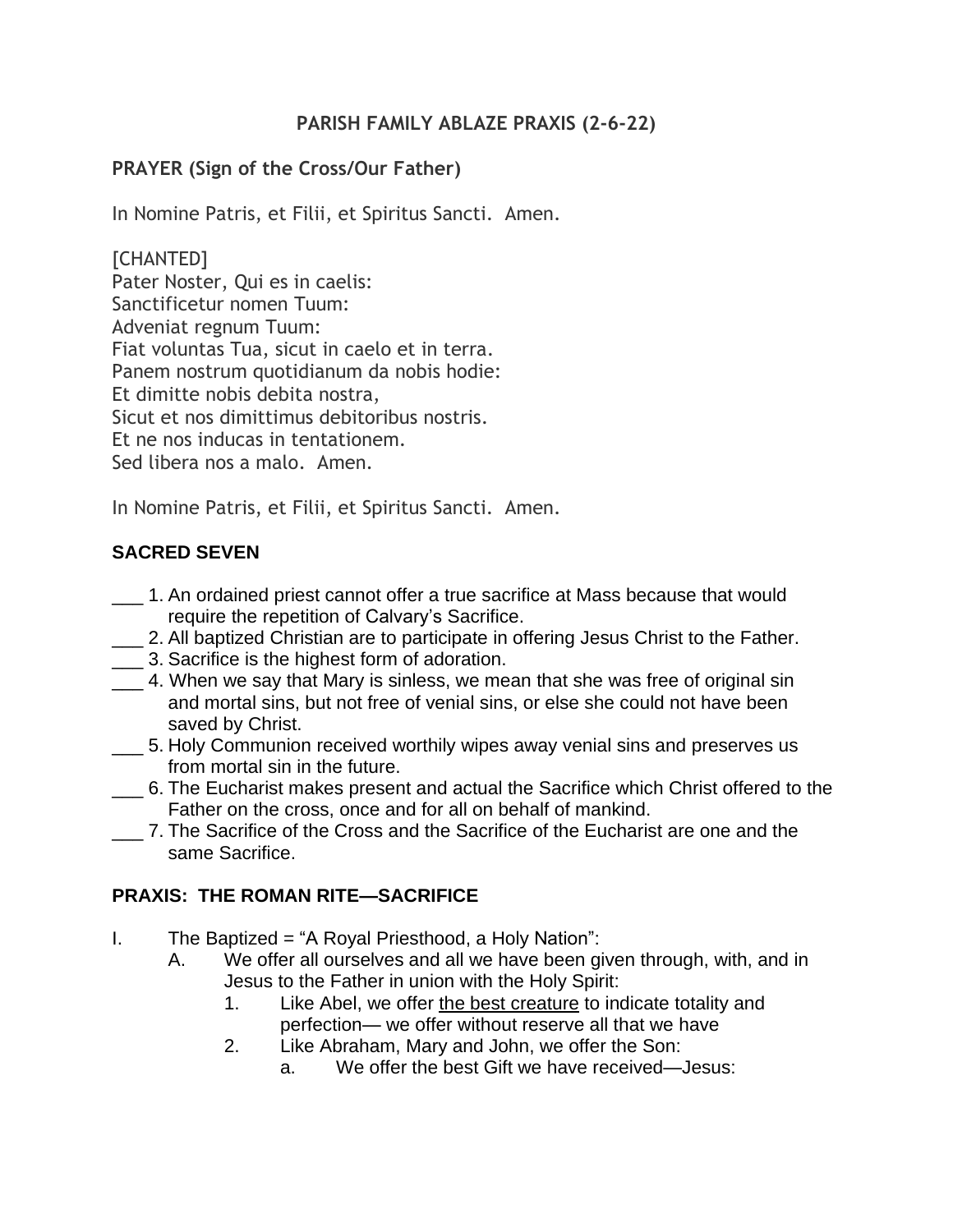"Eternal Father, I offer you the Body and Blood, Soul and Divinity of Your dearly Beloved Son, Our Lord Jesus Christ" (from the Divine Mercy Chaplet given by Jesus to Saint Maria Faustina Kowalska)

- b. We offer the Head of the Body of which we are members
- c. We offer all our most precious relationships with others made in the image of God
- d. We offer Christ **AS HE TRULY, REALLY, AND SUBSTANTIALLY IS**, not how we imagine or wish He would be
- 3. Like Melchizedek—we offer sacrifice mystically in simplicity, hiddenness, and humility
- B. Essential Aspect of the Sacrifice—from the heart through, with, and in the Eucharistic Sacred Heart, crucified on Calvary and risen in glory
	- 1. A **CONTRITE** heart (Penitential Act): Psalm 51—"The sacrifice acceptable to God is a broken spirit; a broken and contrite heart, O God, Thou wilt not despise."
	- 2. An **OBEDIENT** heart (Liturgy of the Word): The Sower of the Word —Mark 4:20—"But those that were sown on good soil are the ones who hear the word and accept it and bear fruit, thirtyfold and sixtyfold and a hundredfold."
	- 3. A **GIVING** heart (Liturgy of the Eucharist): Ezekiel 36: 25-27—"I will sprinkle clean water upon you, and you shall be clean from all your uncleanness, and from all your idols I will cleanse you. A new heart I will give you, and a new spirit I will put within you; and I will take out of your flesh the heart of stone and give you a heart of flesh. And I will put my spirit within you and cause you to walk in my statutes and be careful to observe my ordinances."
- II. Perpetual Sacrifice—Act of Spiritual Communion throughout the Day (when possible, each hour): "My Jesus, I believe that Thou art truly present in the Most Holy Sacrament. I love Thee above all things and desire to possess Thee in my soul. Since I cannot at this moment receive Thee sacramentally, I beg Thee to come to me at least spiritually. [Pause in acceptance.]. I embrace Thee as already there and unite myself entirely to Thee. Never permit me to be separated from Thee. Amen."

# **QUESTIONS**

- 1. Have you ever made an Act of Spiritual Communion? Do you believe that you could incorporate such and act into each day at least once?
- 2. In regard to your own heart, which aspect of sacrifice do you find most challenging: contrition, obedience, or giving? Explain. How can you enter into the Mass more deeply to overcome this challenge through, with, and in Christ?